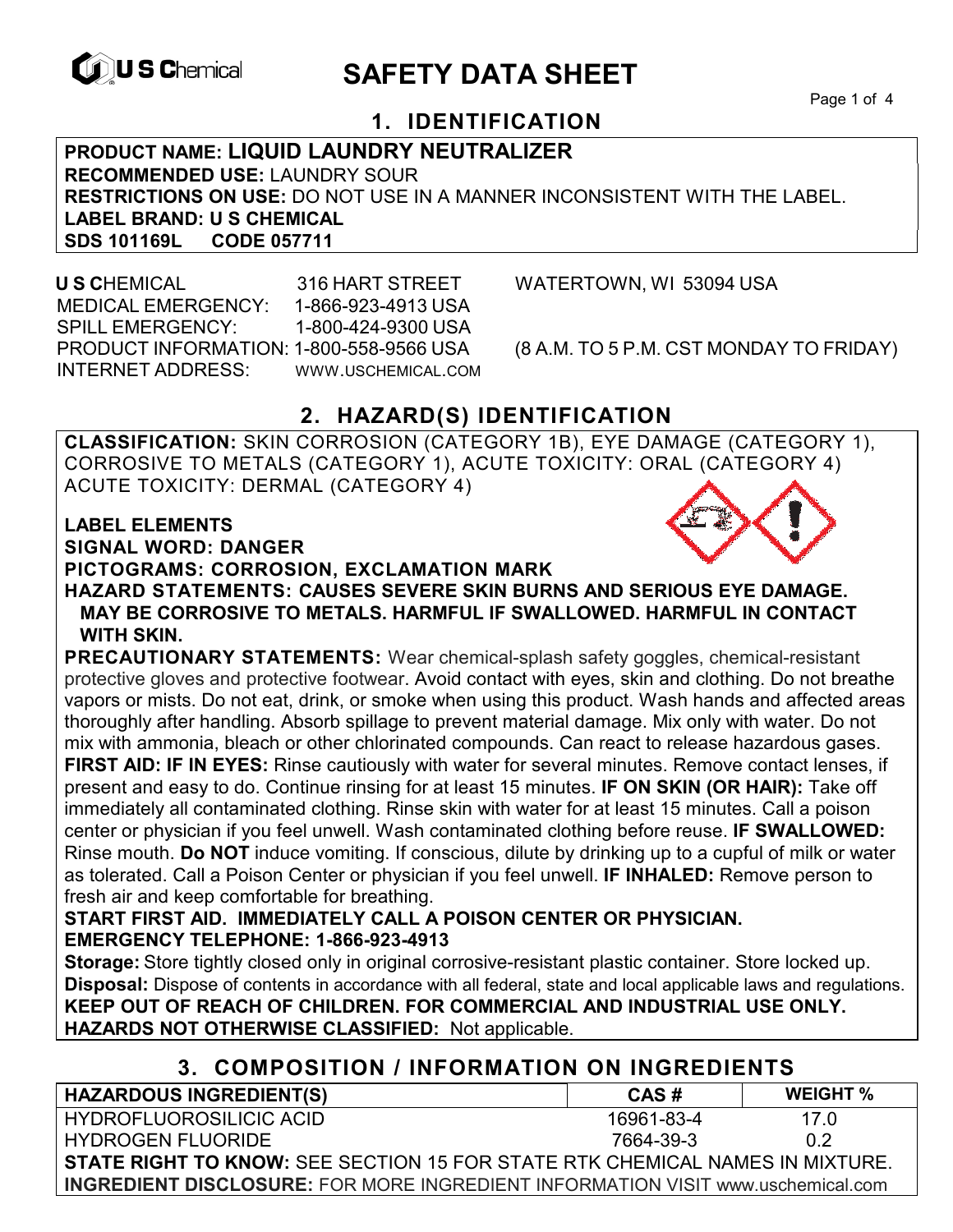## **4. FIRST-AID MEASURES** Page 2 of 4

**IF IN EYES:** RINSE CAUTIOUSLY WITH WATER FOR SEVERAL MINUTES. REMOVE CONTACT LENSES, IF PRESENT AND EASY TO DO. CONTINUE RINSING FOR AT LEAST 15 MINUTES. **IF ON SKIN (OR HAIR):** TAKE OFF IMMEDIATELY ALL CONTAMINATED CLOTHING. RINSE SKIN WITH WATER FOR AT LEAST 15 MINUTES. CALL A POISON CENTER OR PHYSICIAN IF YOU FEEL UNWELL. WASH CONTAMINATED CLOTHING BEFORE REUSE. **IF SWALLOWED:** RINSE MOUTH. **Do NOT** INDUCE VOMITING. IF CONSCIOUS, DILUTE BY DRINKING UP TO A CUPFUL OF MILK OR WATER AS TOLERATED. CALL A POISON CENTER OR PHYSICIAN IF YOU FEEL UNWELL. **IF INHALED:** REMOVE PERSON TO FRESH AIR AND KEEP COMFORTABLE FOR BREATHING. **START FIRST AID. IMMEDIATELY CALL A POISON CENTER OR PHYSICIAN. EMERGENCY TELEPHONE: 1-866-923-4913**

**MOST IMPORTANT SYMPTOMS / EFFECTS:** HARMFUL IN CONTACT WITH SKIN. CAUSES SEVERE SKIN BURNS AND SERIOUS EYE DAMAGE. MAY CAUSE BLINDNESS WITHOUT IMMEDIATE FIRST AID. HARMFUL IF SWALLOWED. CAUSES BURNS AND SERIOUS DAMAGE TO MOUTH, THROAT AND STOMACH. CORROSIVE TO ALL BODY TISSUES. **MEDICAL CONDITIONS AGGRAVATED:** NONE KNOWN.

**NOTE TO PHYSICIAN:** CALL 1-866-923-4913 FOR EXPOSURE MANAGEMENT ASSISTANCE.

## **5. FIRE-FIGHTING MEASURES**

**CHEMICAL HAZARDS:** CORROSIVE. NON-FLAMMABLE. **COMBUSTION PRODUCT HAZARDS:** OXIDES OF CARBON AND OTHER FUMES. **METHODS:** SELECT EXTINGUISHER AND METHODS BASED ON FIRE SIZE AND TYPE. **EQUIPMENT:** WEAR SCBA AND FULL PROTECTIVE GEAR AS CONDITIONS WARRANT. **NFPA RATING:** HEALTH-3/FLAMMABILITY-0/ INSTABILITY-0/SPECIAL HAZARD-N.AP. **SUITABLE EXTINGUISHERS:** WATER, DRY CHEMICAL, CO2 OR FOAM SUITABLE FOR FIRE. **UNSUITABLE EXTINGUISHERS:** NO RESTRICTIONS BASED ON CHEMICAL HAZARDS.

# **6. ACCIDENTAL RELEASE MEASURES**

**PERSONAL PRECAUTIONS:** EVACUATE UNPROTECTED PERSONNEL FROM AREA. WEAR PERSONAL PROTECTION INCLUDING RUBBER BOOTS. SEE SECTION 8. VENTILATE AREA IF NEEDED. BE CAREFUL NOT TO SLIP. WASH THOROUGHLY AFTER CLEAN-UP. **ENVIRONMENTAL PRECAUTIONS:** PREVENT SPILL FROM ENTERING DRAIN, STORM SEWER OR SURFACE WATERWAY. PREVENT WATER AND SOIL CONTAMINATION. **CLEAN-UP METHODS:** SMALL SPILLS MAY BE WIPED UP AND RINSED WITH WATER. FOR LARGER SPILLS, DIKE TO CONTAIN. PUMP TO LABELED CONTAINER OR ABSORB SPILLAGE AND SCOOP UP WITH INERT ABSORBENT MATERIAL. AFTER SPILL COLLECTION, RINSE AREA WITH WATER AND FOLLOW WITH NORMAL CLEAN-UP PROCEDURES.

## **7. HANDLING AND STORAGE**

**HANDLING:** FOLLOW ALL LABEL DIRECTIONS. INSTRUCT PERSONNEL ABOUT PROPER USE, HAZARDS, PRECAUTIONS, AND FIRST AID MEASURES. AVOID INHALATION, INGESTION, AND CONTACT WITH SKIN, EYES AND CLOTHING. DO NOT TASTE OR SWALLOW. REMOVE AND WASH CONTAMINATED CLOTHING AND FOOTWEAR BEFORE REUSE. PRODUCT RESIDUE MAY REMAIN IN EMPTY CONTAINERS. HANDLE CAREFULLY TO AVOID DAMAGING CONTAINER.

**STORAGE:** STORE TIGHTLY CLOSED ONLY IN ORIGINAL CORROSIVE-RESISTANT PLASTIC CONTAINER. STORE LOCKED UP. STORE AT AMBIENT TEMPERATURES IN A DRY AREA OUT OF DIRECT SUNLIGHT. PROTECT FROM FREEZING. ROTATE STOCK REGULARLY. KEEP AWAY FROM FOOD AND DRINK. KEEP OUT OF REACH OF CHILDREN.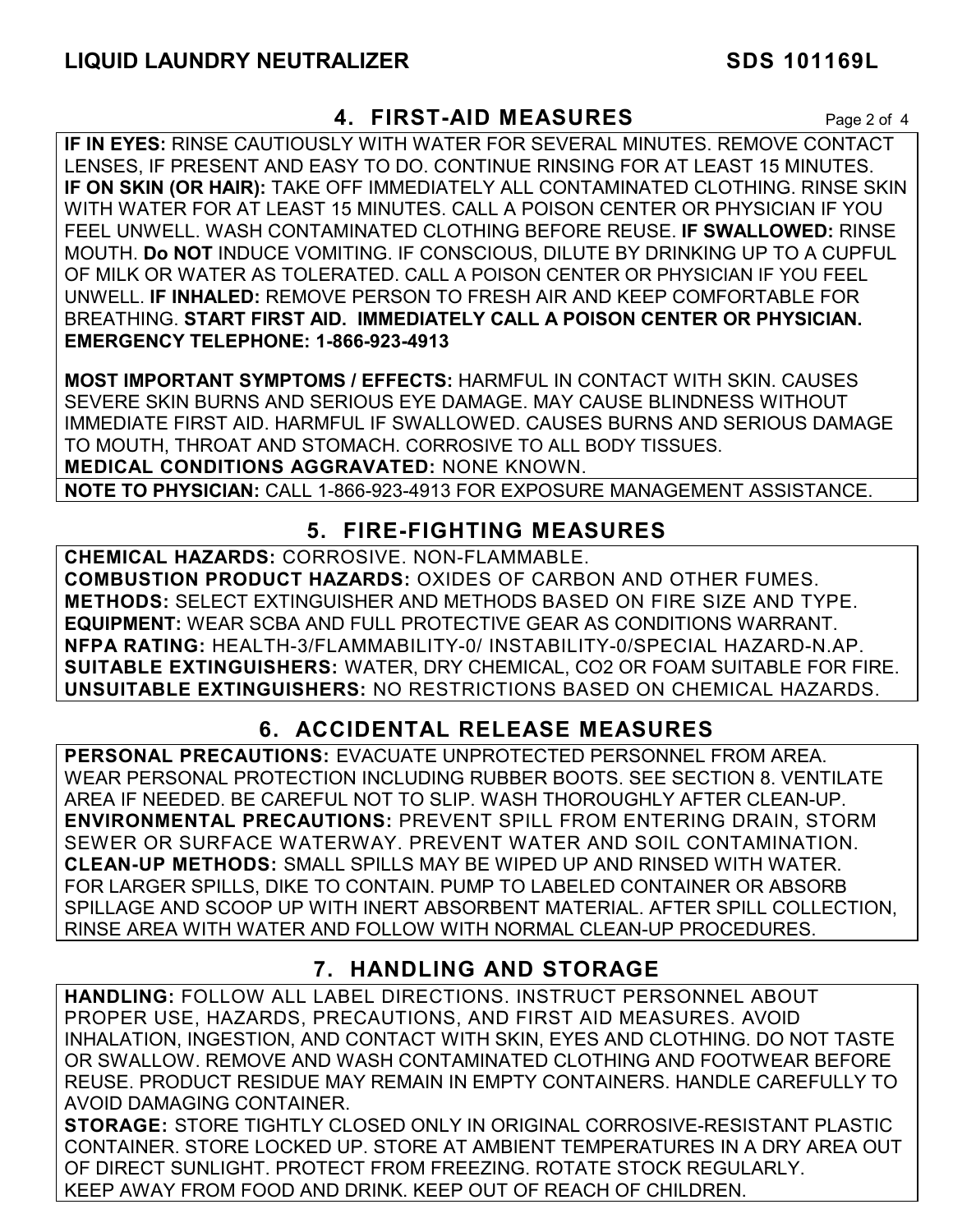| <b>LIQUID LAUNDRY NEUTRALIZER</b>                                                                                                                                     | <b>SDS 101169L</b>                                                                           |  |
|-----------------------------------------------------------------------------------------------------------------------------------------------------------------------|----------------------------------------------------------------------------------------------|--|
|                                                                                                                                                                       | 8. EXPOSURE CONTROLS / PERSONAL PROTECTION<br>Page 3 of 4                                    |  |
|                                                                                                                                                                       | <b>EXPOSURE LIMITS: HYDROFLUOROSILICIC ACID = 2.5 MG/M3 TWA FLUORIDES, AS F (ACGIH/OSHA)</b> |  |
| HYDROGEN FLUORIDE = 0.5 PPM TWA, 2 PPM CEILING AS F (ACGIH), 3 PPM TWA AS F (OSHA)                                                                                    |                                                                                              |  |
| <b>ENGINEERING CONTROLS: GENERAL ROOM VENTILATION IS TYPICALLY ADEQUATE.</b>                                                                                          |                                                                                              |  |
| PERSONAL PROTECTION                                                                                                                                                   |                                                                                              |  |
| <b>EYES: CHEMICAL-SPLASH SAFETY GOGGLES.</b>                                                                                                                          |                                                                                              |  |
| HANDS: CHEMICAL-RESISTANT PROTECTIVE GLOVES (NITRILE, NEOPRENE OR RUBBER).                                                                                            |                                                                                              |  |
| <b>RESPIRATORY:</b> NIOSH/MSHA CERTIFIED RESPIRATOR IF EXPOSURE LIMITS ARE EXCEEDED.                                                                                  |                                                                                              |  |
| <b>FEET: PROTECTIVE FOOTWEAR.</b>                                                                                                                                     |                                                                                              |  |
| <b>BODY: SUITABLE PROTECTIVE CLOTHING.</b>                                                                                                                            |                                                                                              |  |
| <b>HYGIENE MEASURES: HANDLE IN ACCORDANCE WITH GOOD INDUSTRIAL HYGIENE AND</b>                                                                                        |                                                                                              |  |
| SAFETY PRACTICE. TAKE OFF IMMEDIATELY ALL CONTAMINATED CLOTHING AND WASH IT                                                                                           |                                                                                              |  |
|                                                                                                                                                                       | BEFORE REUSE. WASH HANDS AND AFFECTED AREAS THOROUGHLY AFTER HANDLING.                       |  |
| PROVIDE SUITABLE FACILITIES FOR QUICK DRENCHING OR FLUSHING OF THE EYES AND                                                                                           |                                                                                              |  |
| BODY IN CASE OF CONTACT OR SPLASH HAZARD.                                                                                                                             |                                                                                              |  |
|                                                                                                                                                                       | 9. PHYSICAL AND CHEMICAL PROPERTIES                                                          |  |
| <b>APPEARANCE: GREEN LIQUID</b>                                                                                                                                       | <b>AUTO-IGNITION TEMPERATURE: N.AV.</b>                                                      |  |
| <b>ODOR: PUNGENT</b>                                                                                                                                                  | <b>DECOMPOSITION TEMPERATURE: N.AV.</b>                                                      |  |
| pH CONCENTRATE: BELOW 2.0 (ACIDIC)                                                                                                                                    | <b>EXPLOSIVE LIMITS (LEL/UEL): NONE</b>                                                      |  |
| pH READY-TO-USE: N.AP.                                                                                                                                                | <b>EVAPORATION RATE: N.AV.</b>                                                               |  |
| pH @ USE DILUTION: N.AV.                                                                                                                                              | FLAMMABILITY (SOLID, GAS): N.AP.                                                             |  |
| <b>PHYSICAL STATE: LIQUID</b>                                                                                                                                         | <b>FLASH POINT: NONE</b>                                                                     |  |
| <b>RELATIVE DENSITY (WATER): 1.160</b>                                                                                                                                | INITIAL BOILING POINT/RANGE: N.AV.                                                           |  |
| <b>SOLUBILITY (WATER): COMPLETE</b>                                                                                                                                   | <b>MELTING POINT/FREEZING POINT: N.AV.</b>                                                   |  |
| <b>VAPOR PRESSURE: N.AV.</b>                                                                                                                                          | <b>ODOR THRESHOLD: N.AV.</b>                                                                 |  |
| <b>VAPOR DENSITY: N. AV.</b><br><b>VISCOSITY: NON-VISCOUS</b>                                                                                                         | PARTITION COEFF. (N-OCTANOL/WATER): N.AV<br><b>OTHER: N.AV.</b>                              |  |
|                                                                                                                                                                       | <b>10. STABILITY AND REACTIVITY</b>                                                          |  |
|                                                                                                                                                                       | <b>REACTIVITY: MIXING WITH INCOMPATIBLES CAN RELEASE HEAT + HAZARDOUS GASES.</b>             |  |
| <b>CHEMICAL STABILITY: STABLE.</b>                                                                                                                                    |                                                                                              |  |
|                                                                                                                                                                       |                                                                                              |  |
| <b>POSSIBILITY OF HAZARDOUS REACTIONS: SEE REACTIVITY. WILL NOT POLYMERIZE.</b><br><b>CONDITIONS TO AVOID:</b> TEMPERATURES BELOW 35°F (1.6°C) OR ABOVE 120°F (49°C). |                                                                                              |  |
|                                                                                                                                                                       | <b>MATERIALS TO AVOID: BLEACH, METAL AND OTHER CLEANERS. MIX ONLY WITH WATER.</b>            |  |
|                                                                                                                                                                       |                                                                                              |  |
| HAZARDOUS DECOMPOSITION PRODUCTS: NONE UNDER NORMAL CONDITIONS.<br><b>11. TOXICOLOGICAL INFORMATION</b>                                                               |                                                                                              |  |
| ROUTES OF EXPOSURE: EYES, SKIN, INGESTION, INHALATION.                                                                                                                |                                                                                              |  |
|                                                                                                                                                                       | INFORMATION ON ROUTES OF EXPOSURE: NO LC50/LD50 TEST DATA ON MIXTURE.                        |  |
| <b>ACUTE EFFECTS /SYMPTOMS: CORROSIVE TO ALL BODY TISSUES.</b>                                                                                                        |                                                                                              |  |
| <b>EYES: CAUSES SERIOUS EYE DAMAGE. MAY CAUSE PAIN, REDNESS AND WATERING.</b>                                                                                         |                                                                                              |  |
| <b>SKIN: CAUSES SEVERE SKIN BURNS. HARMFUL IN CONTACT WITH SKIN. MAY CAUSE</b>                                                                                        |                                                                                              |  |
| DELAYED PAIN, REDNESS AND BLISTERING.                                                                                                                                 |                                                                                              |  |
| INGESTION: CAUSES BURNS AND SERIOUS DAMAGE TO MOUTH, THROAT AND STOMACH.                                                                                              |                                                                                              |  |
| <b>INHALATION:</b> MAY CAUSE CORROSIVE EFFECTS TO NOSE, THROAT, AND RESPIRATORY SYSTEM.                                                                               |                                                                                              |  |
| <b>CHRONIC / OTHER EFFECTS: NO REPORTABLE GERM CELL MUTAGENS, SKIN SENSITIZERS,</b>                                                                                   |                                                                                              |  |
| RESPIRATORY SENSITIZERS, REPRODUCTIVE TOXINS OR ASPIRATION HAZARDS.                                                                                                   |                                                                                              |  |
| SPECIFIC TARGET ORGANS (SINGLE/REPEATED): NONE KNOWN.                                                                                                                 |                                                                                              |  |
| <b>NUMERICAL MEASURES OF TOXICITY: ATEmix (ORAL)= 660 MG / KG,</b>                                                                                                    |                                                                                              |  |
| ATEmix (DERMAL) = 1070 MG / KG, ATEmix (INHALATION VAPOR) = ABOVE 50 MG / L,                                                                                          |                                                                                              |  |
| ATEmix (INHALATION MIST) = 5 MG / L                                                                                                                                   |                                                                                              |  |
| <b>CARCINOGENS: NO REPORTABLE ACGIH, IARC, NTP, OR OSHA CARCINOGENS.</b>                                                                                              |                                                                                              |  |
|                                                                                                                                                                       |                                                                                              |  |